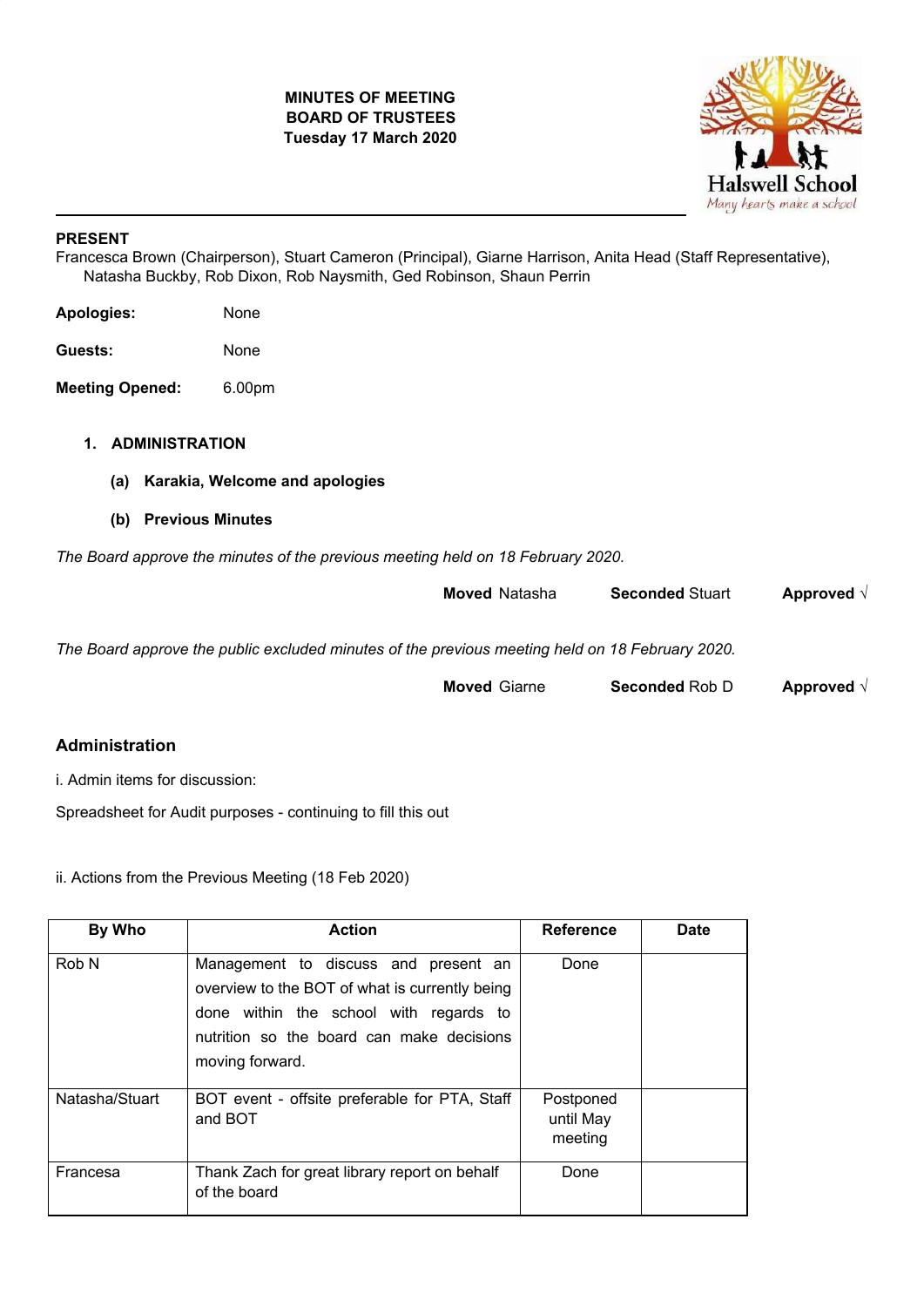| <b>Full Board</b>              | Subcommittees to work on their strategic<br>goals and report back at the March 2020<br>meeting                                                | May meeting                  |  |
|--------------------------------|-----------------------------------------------------------------------------------------------------------------------------------------------|------------------------------|--|
| Natasha                        | Wednesday 8 April - BOT morning tea<br>(Easter theme)                                                                                         | Confirm by<br>Monday 6 April |  |
| Natasha/Giarne/<br>Francesca   | Co-ordinate with the PTA and alternate staff<br>morning tea. Term 1 & 3 BOT and Term 2 & 4<br><b>PTA</b>                                      |                              |  |
| <b>Full Board</b>              | Board to come for walkthroughs of the school.<br>Contact Anita with days and<br>times.<br>Workaround subcommittee meetings where<br>possible. | Ongoing                      |  |
| Communications<br>subcommittee | Identify what is needed for a diversity panel to<br>be set up, then develop a wider panel within<br>the school community.                     | Ongoing                      |  |

### **Correspondence:**

None

### **Food & Nutrition Report**

**Noted** 

### **Monitoring/Review**

# **a. Principal's Report**

#### **Gifted & Talented**

The selection process for these children is that they must excel in a certain area, this can be academic or otherwise. Part of the curriculum is to provide opportunities to extend those children who excel. Differentiated classroom learning is helping these children with their various gifts, e.g. mixed ability groupings within the classroom are used to help the middle range move up to a higher range. Next step is to inform our parent community about this programme and the opportunities provided.

*The Board accept the principal's report as presented.*

**Moved** Stuart **Seconded** Francesca **Approved** √

### **b. Curriculum Report**

No report for March 2020

## **c. Communication**

Termly report ready for the newsletter this week - using the curriculum report.

Establishing the purpose and plan for diversity and community consultation for vision and values. COMS to sort this plan and report back to the board in May 2020.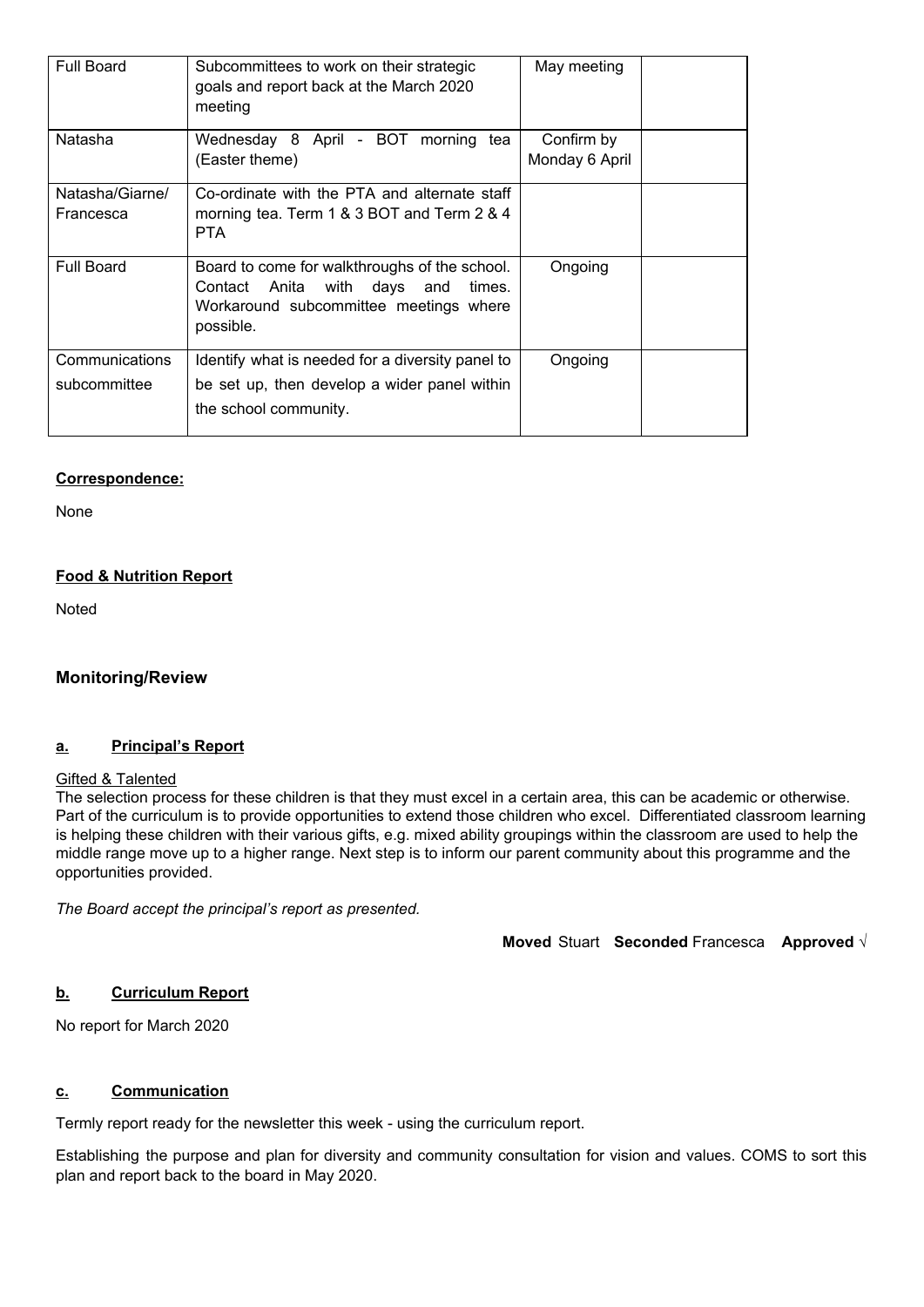## **d. Finance Report**

### February Finances

The board approve the financial reports for February 2020.

**Moved** Stuart **Seconded** Francesca **Approved** √

#### Samoa OLE financial approval

The board approve the trip. Accounting for overseas travel expenditure for students and staff using crown funding will be reported in the notes section of our annual audited accounts.

**Moved** Stuart **Seconded** Shaun **Approved** √

Due to the current travel environment, an increased insurance cost of \$35 has been added which allows the trip cancellation to occur up to 48 hours prior. Next payment from parents due on 22 May. A final decision to be made at 19 May board meeting about this status of the trip. Currently, the trip is going ahead.

#### Draft Annual Report 2019

The board approve the Annual Report for 2019 to be signed and returned to the auditors.

**Moved** Stuart **Seconded** Natasha **Approved** √

#### **e. Health & Safety**

#### Pandemic Planning

Ministry is consistently in touch with the school and this aids the plans. Online learning as an option has very little guidelines but the leadership team are working towards this, particularly how this will look for the different year levels.

### **f. Property**

Build project - the Ministry has been contacted and awaiting a response before the project can continue.

Gathering quotes for carpet replacement. Aiming for Term 2 or 3 holidays depending on the supplier.

#### **g. School Docs**

Noted

### **Other Agenda Items**

## **Positive Education**

Presentation by John Quinn

**Meeting closed:** 8.50pm

**CONFIRMED \_\_\_\_\_\_\_\_\_\_\_\_\_\_\_\_\_\_\_\_\_\_\_\_\_\_\_\_\_\_\_** 19 May 2020